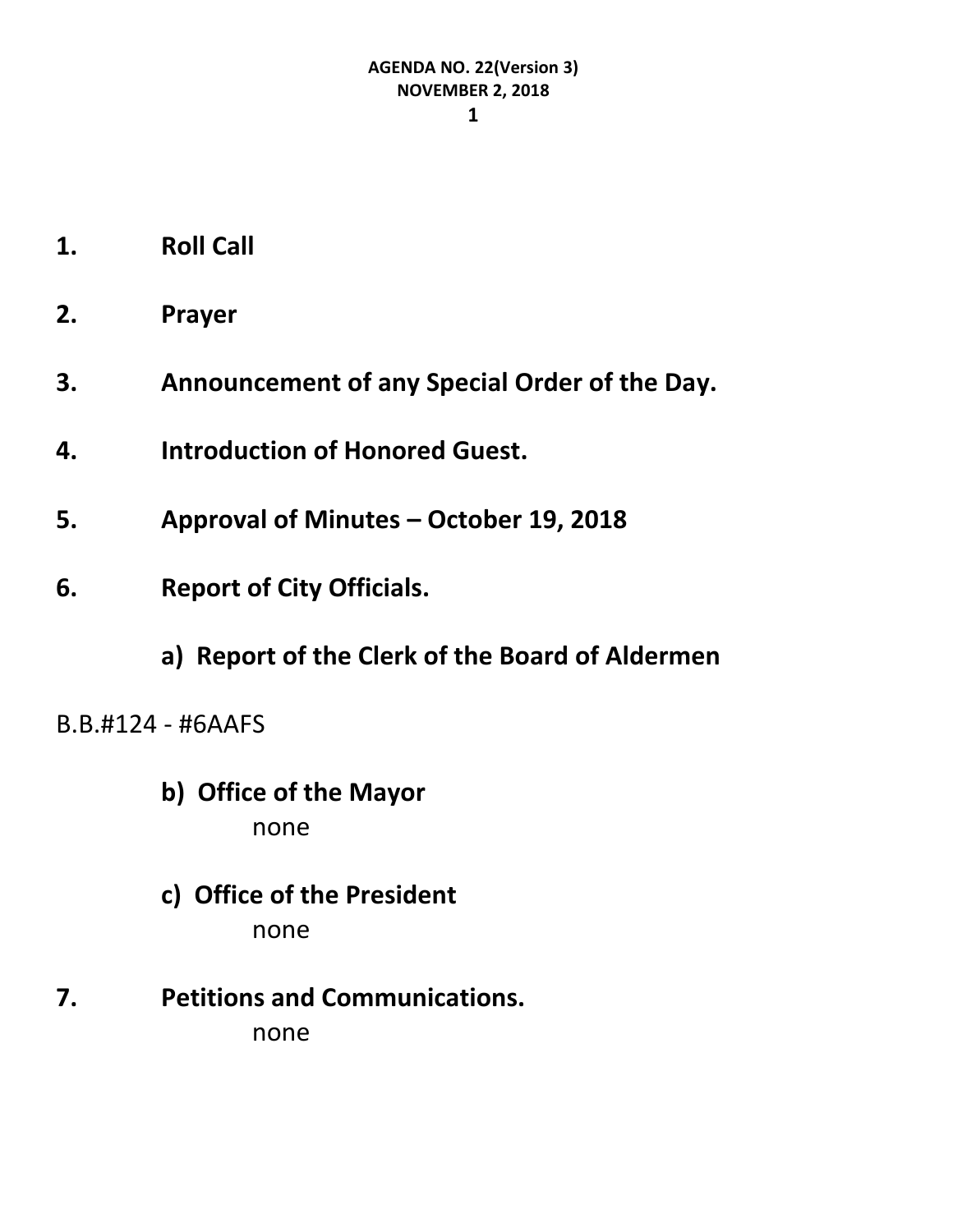#### **8. Board Bills for Perfection – Informal Calendar.**

TC B.B.#104 -Davis -An ordinance enlarging the boundaries of the Port Authority of the City of St. Louis Port District, subject to the approval of the Missouri Highways and Transportation Commission, and authorizing certain actions in connection therewith.

#### **9. Board Bills for Third Reading - Informal Calendar.**

LEG B.B.#25AA – Muhammad/Kennedy/Moore/Bosley - An ordinance submitting to the qualified voters of the City a proposed amendment to the Charter to maintain the Board of Aldermen as body of twenty-eight Aldermen representing twenty-eight wards, and preventing its reduction beginning December 31, 2021, to a body of fourteen Aldermen representing fourteen wards; and containing an emergency clause.

# **10. Resolutions – Informal Calendar.**

none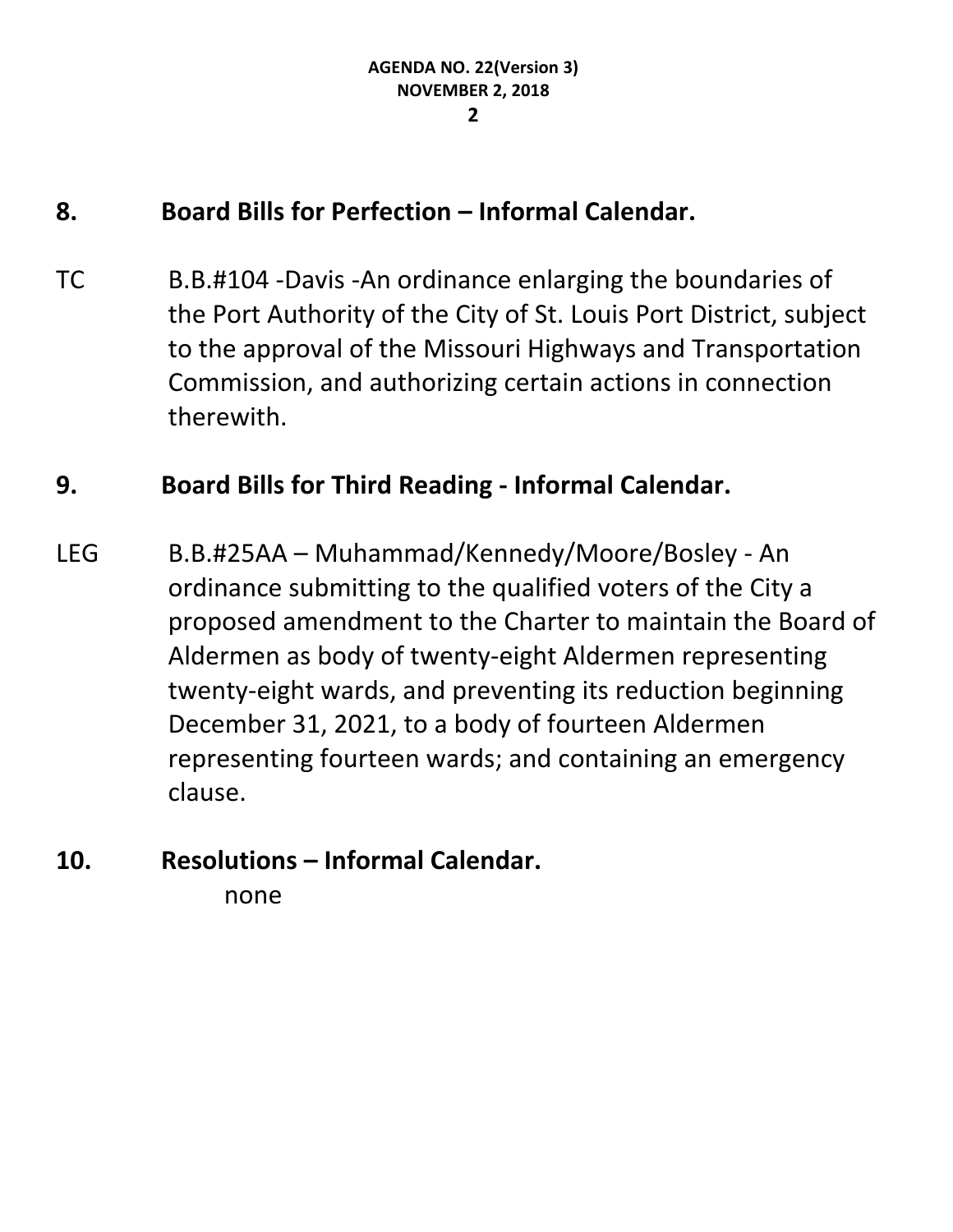#### **11. First Reading of Board Bills.**

- B.B.#153 Pres. Reed An ordinance outlining the priorities of funding for any potential revenue derived from a possible lease of St. Louis Lambert International Airport as may be permitted by the FAA's Airport Privatization Pilot Program (49 U.S.C. §47134; Section 149), or any successor program thereof, and containing a severability clause.
- B.B.#154 Kennedy An ordinance establishing the North Central Special Business District pursuant to Sections 71.790 through 71.808 of the Revised Statutes of Missouri, setting its boundaries, tax rate, initial rate of levy subject to the approval of the qualified voters, bonding authority, and uses to which tax revenue may be put; creating a board of commissioners; and containing severability, effectiveness, and emergency clauses.
- B.B.#155 Kennedy An ordinance repealing Section One of Ordinance 63915, and in lieu thereof enacting a new Section One authorizing and directing the Director of Streets to permanently close, barricade, or otherwise impede the flow of traffic on Enright by blocking said flow seventy (70) feet east of the curb line of Newstead; and containing an emergency clause.
- B.B.#156 Kennedy An ordinance authorizing and directing the Director of Streets to permanently close, barricade, or otherwise impede the flow of traffic on Washington by blocking said flow at the west curb line of Newstead; and containing an emergency clause.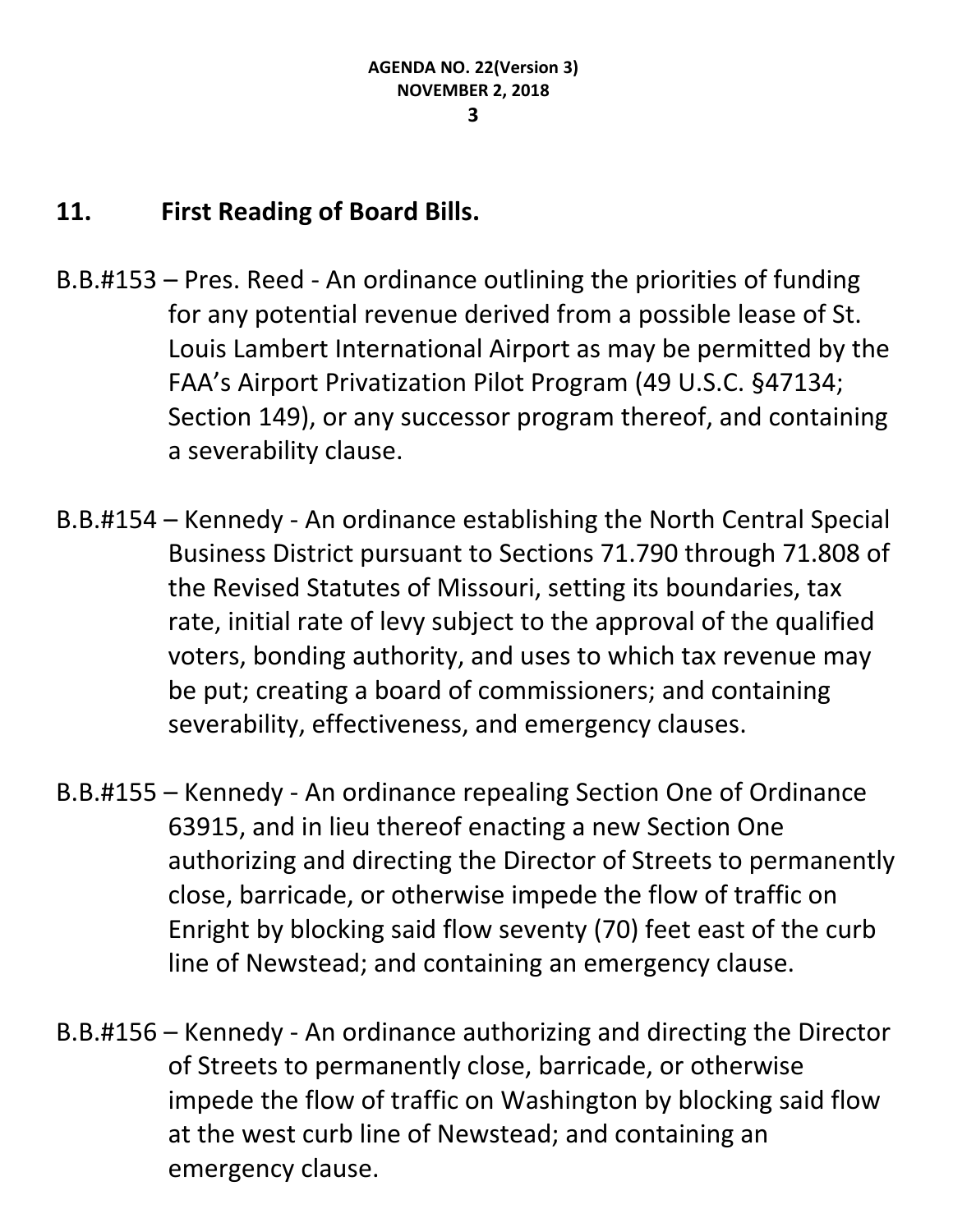#### **4**

#### **12. Reference to Committee of Board Bills**

- TC B.B.#153
- WM B.B.#154
- STR B.B.#155 #156

#### **13. Second Reading and Report of Standing Committees**

STR B.B.# 141 – Green- An ordinance pertaining to commercial semi-trailer trucks, also known as a semis, or tractor-trailers; prohibiting such traffic along Utah from the west boundary of Grand to the east boundary of Morgan Ford Road, exempting from said prohibition emergency vehicles, including privately owned tow trucks when providing emergency service to noncommercial vehicles, vehicles making deliveries to nearby addresses, and vehicles with a Gross Vehicle Weight (GVW) of less than 26,000 pounds, and containing an emergency clause.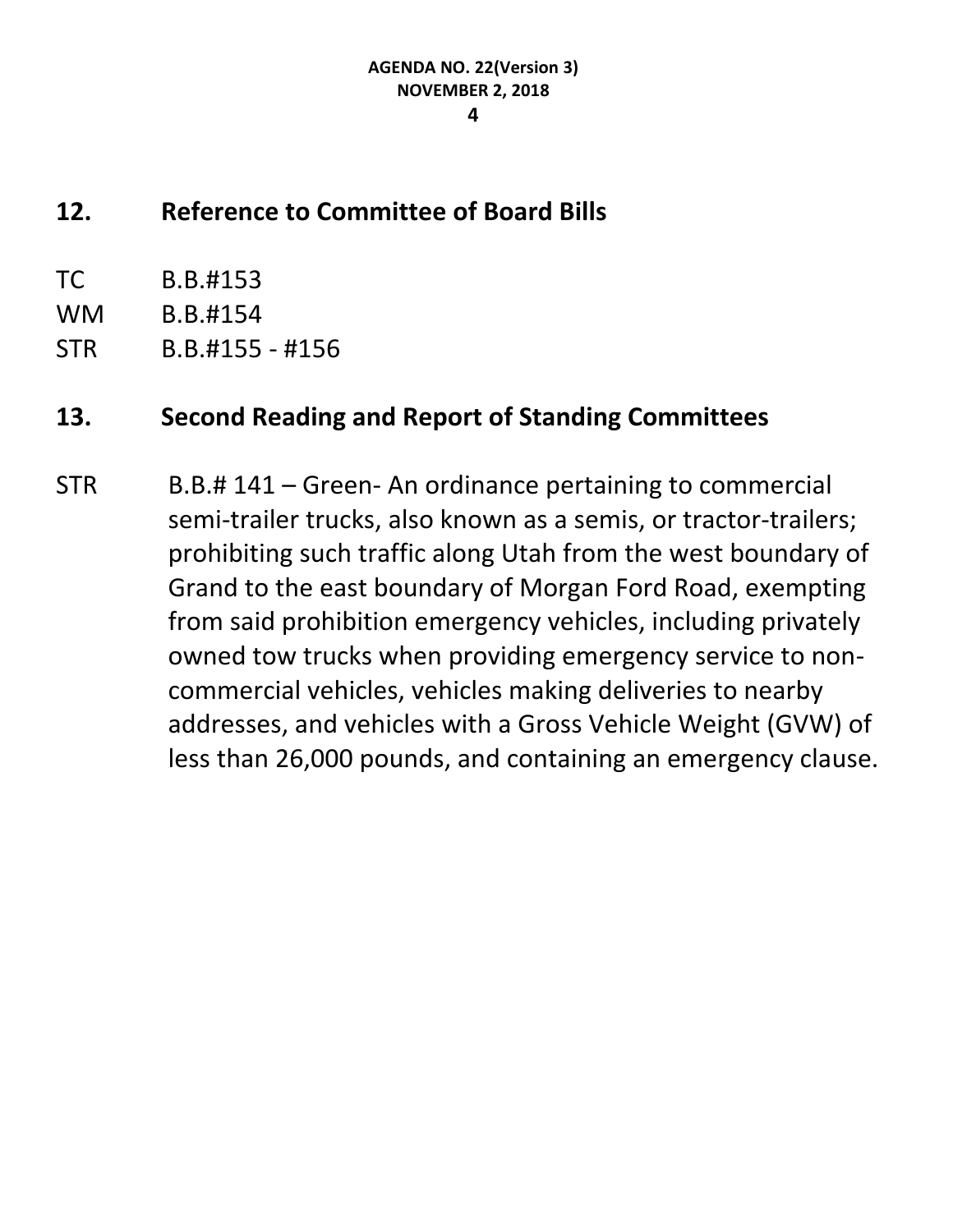#### **13. Second Reading – (cont.)**

- STR B.B.#149 Bosley An ordinance recommended by the Board of Public Service repealing Section One of Ordinance 70524, and enacting in lieu thereof a new Section One of 70524, in order to make technical corrections to Ordinance 70524, which vacated above-surface, surface and sub-surface rights for vehicle, equestrian and pedestrian travel in several streets and alleys bounded by St. Louis Ave. on the north, 22nd on the east, Cass on the south and Jefferson/Parnell on the west; repealing Section Six of Ordinance 70524, as all requirements of Section Six have been met and are no longer applicable; and repealing and Section Ten of Ordinance 70524, and replacing it with an emergency clause.
- STR B.B.#151- Bosley An ordinance recommended by the Board of Public Service to conditionally vacate above surface, surface and sub-surface rights for vehicle, equestrian and pedestrian travel in the east-west alley beginning at Salisbury and extending southeastwardly to the 20 foot wide north-south alley in City Block 1174 as bounded by 19th, Mallinckrodt, 20th and Salisbury in the City.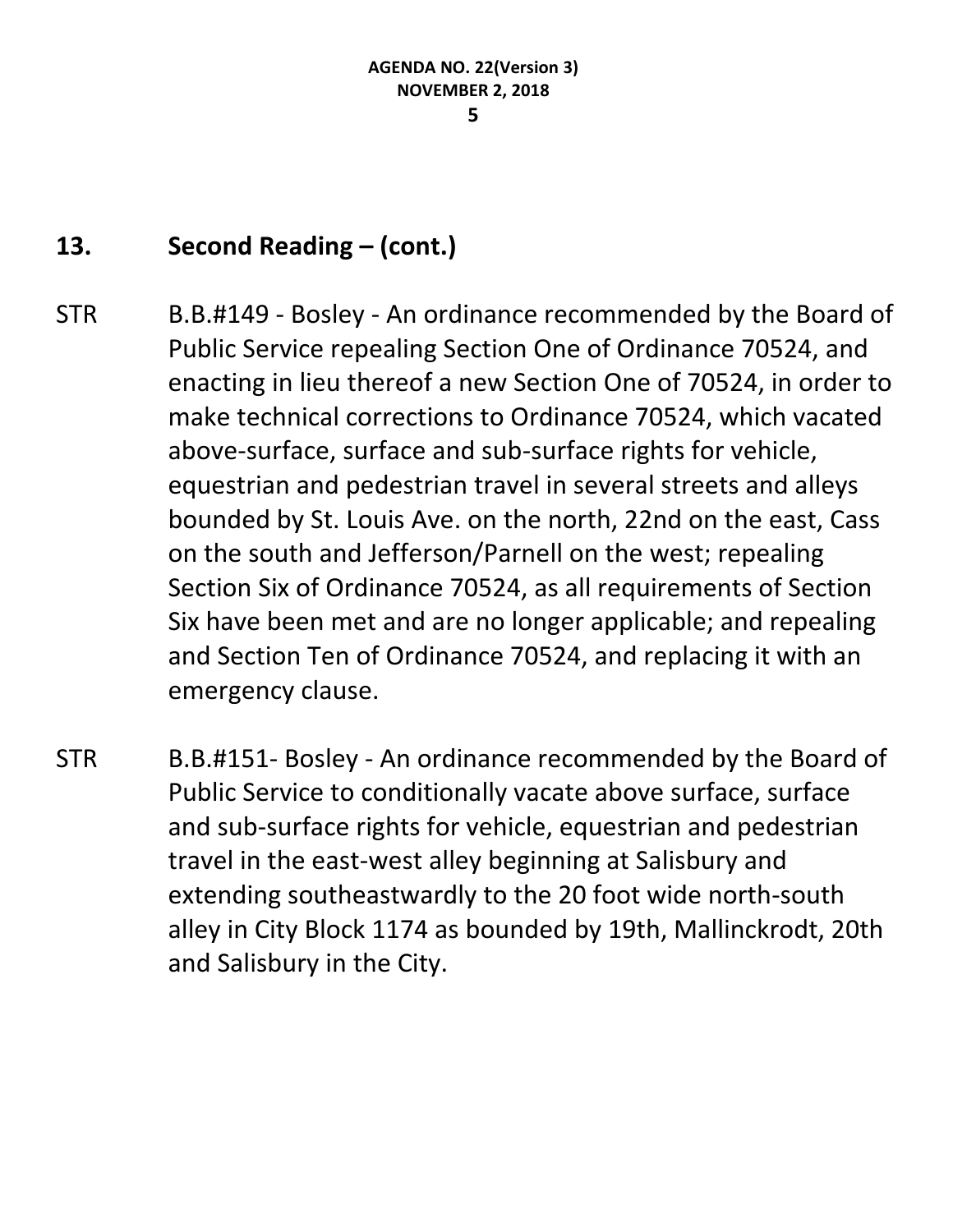#### **13. Second Reading – (cont.)**

- HH B.B.#140 Spencer/Guenther/Green/Arnowitz/Navarro/ Ingrassia - An ordinance amending Section 1 of Ordinance No. 62571, pertaining to exemptions from the graduated business license tax, codified as Section 8.07.020 of the Revised Code of the City by adding a new Subsection 5, to Section 1 of Ordinance No. 62571, creating an exemption from the graduated business license for local farmers selling their agricultural products and products produced therefrom directly to consumers solely at farmers' markets; and containing an emergency clause.
- LEG B.B.#144 Coatar An ordinance amending Section 2, of Ordinance No. 58267, approved March 19, 1981 and codified as Section 2.08.060 of the Revised Code of Ordinances of the City of St. Louis, pertaining to candidate payments to the political party upon whose ticket he or she proposes to run as a candidate and seeks nomination, one percent of the annual salary of the office for which he or she is a candidate, to permit a candidate to submit said payment to the Board of Election Commissioners at the time the candidate files his or her declaration of candidacy; and containing an emergency clause.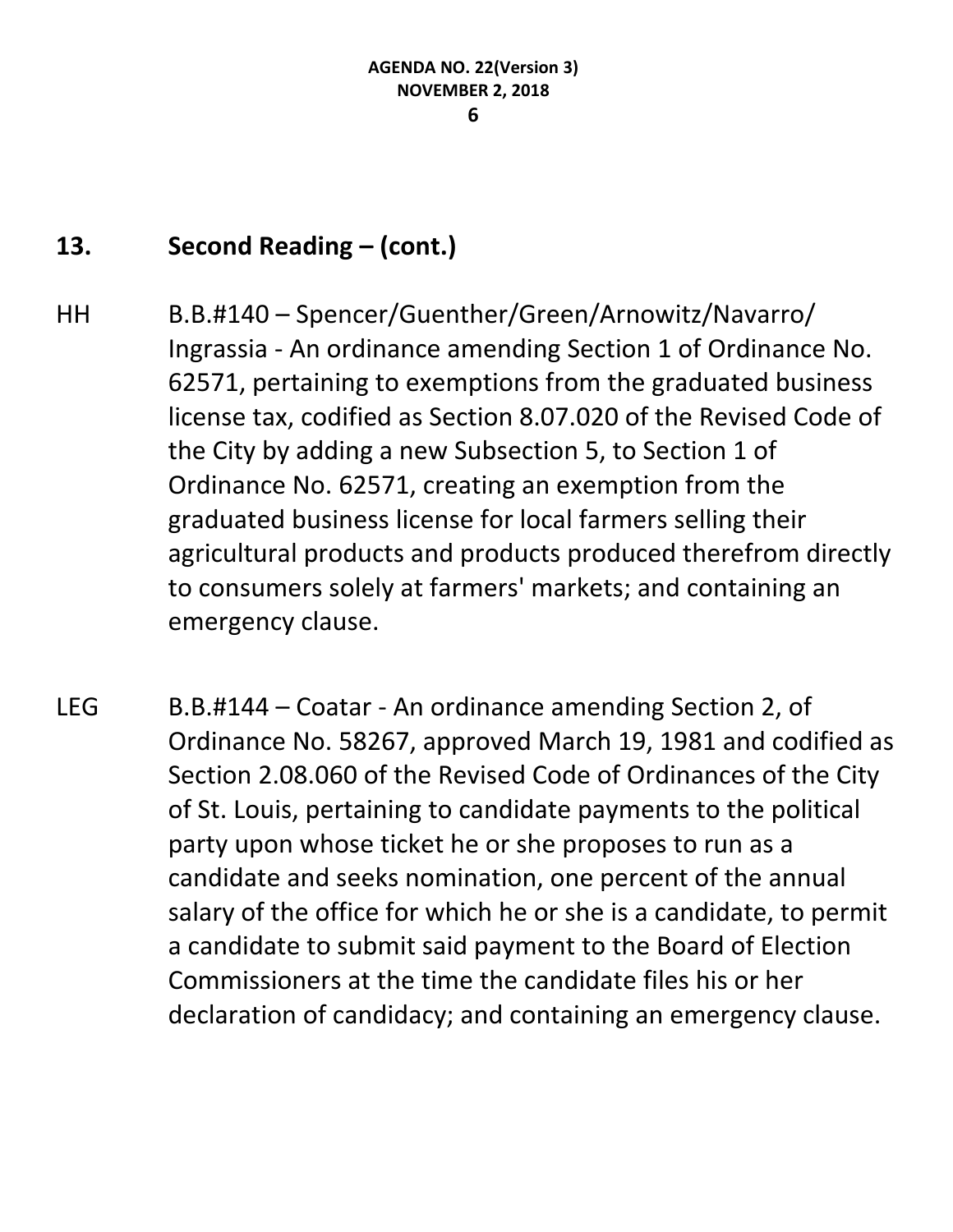#### **13. Second Reading – (cont.)**

- LEG B.B.#145 Coatar An ordinance revising Section 2.08.120, of the City Revised Code of Ordinances, pertaining to the Board of Election Commissioners preparing sample ballots, so as to provide for the placement of candidates on said ballots in the order in which they are to appear on the official ballot rather than alphabetically as is currently provided; and containing an emergency clause.
- LEG  $B.B. #146 \text{Coatar} \text{An ordiance repeating the first paragraph}$ of Section 2, of Ordinance No. 66193, approved March 10, 2004, codified as Section 2.08.330 of the City Revised Code of Ordinances, pertaining to the nominating process for a nonpartisan candidate, and in lieu thereof inserting a new first paragraph in Section 2, changing said process so that nonpartisan candidates may be nominated by a petition signed by registered voters, rather than a certificate signed by registered electors; and containing an emergency clause.
- LEG B.B.#147 Coatar An ordinance revising Section 1,  $(B)(1)$ , of Ordinance No. 59982, approved July 31st, 1986, codified as Section 2.08.400(B)(1), of the City of St. Louis Revised Code of Ordinances, pertaining to the last date on which a candidate may withdraw from a primary election from forty (40) days prior to the date of the primary election to fifty (50) days prior to the date of the primary election; and containing an emergency clause.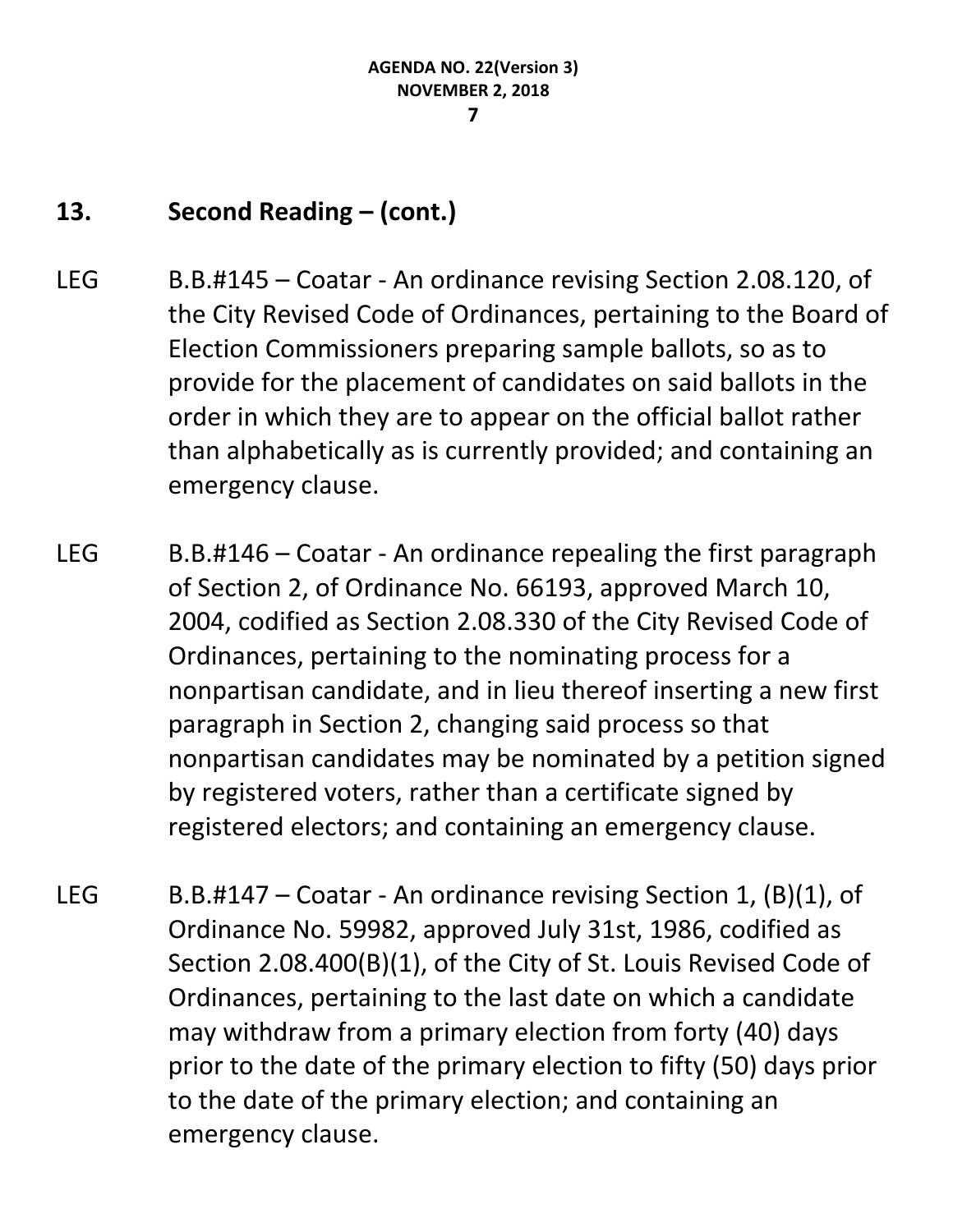## **14. Report of Special Committees** none

#### **15. Perfection Consent Calendar.**

- STR B.B.#108 P. Boyd An Ordinance directing the Director of Streets to permanently close, barricade, or otherwise impede the flow of traffic on east/west alley-way in City Block 5000 Block, bounded by Robin, Lillian, Riverview and Theodore at a point on said alley-way that is approximately ten (10) feet southeast of the east curb line of Theodore Ave., and containing an emergency clause.
- STR B.B.#128 Moore An Ordinance establishing a two-way stop site at the intersection of Warne and Lexington regulating all traffic traveling northbound and southbound on Warne at Lexington and containing an emergency clause.
- STR B.B.#134AA Williamson/Moore Pursuant to Ordinance 68937, an ordinance authorizing the honorary street name Frank Williamson Sr. Way, which shall begin at the intersection of Enright and Union and run east on Enright to Arlington.
- STR B.B.#135AA Williamson Pursuant to Ordinance 68937, an ordinance authorizing the honorary street name Thelma N. Williamson Way, which shall begin at the intersection of Arlington and Clemens and run north on Arlington to the intersection of Arlington and Windemere.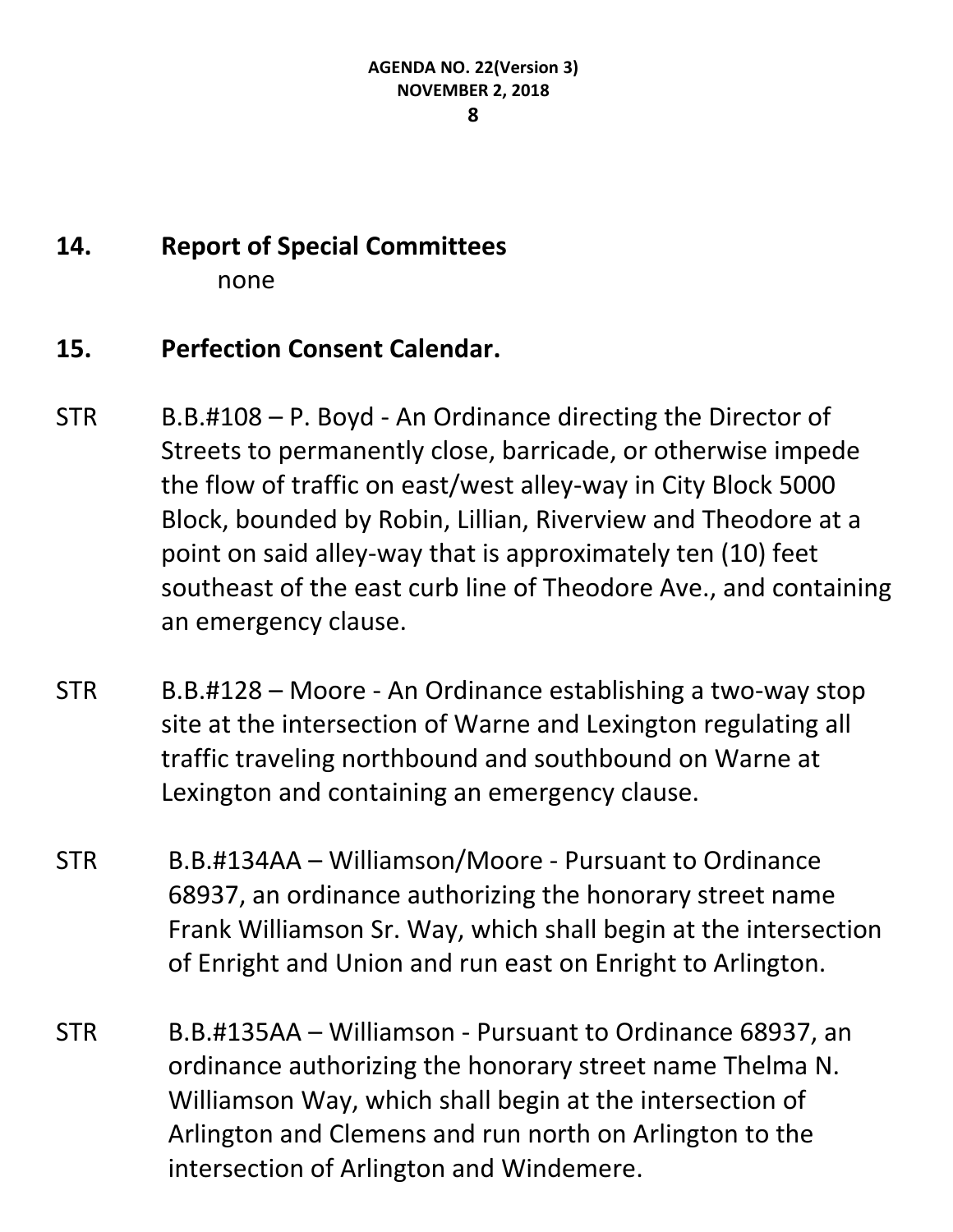#### 15. **Perfection Consent – (cont.)**

- TC B.B.#120 Davis An Ordinance recommended and approved by the Airport Commission, the Board of Public Service and the Board of Estimate and Apportionment authorizing and directing the Director of Airports, the President of the Board of Public Service, and the Comptroller to enter into and the "Memorandum of Agreement for Expansion of and Improvement to Inbound Baggage System and Facilities Terminal 2" at St. Louis Lambert International Airport that memorializes the agreement between the City and Southwest Airlines Company; containing a severability clause, and containing an emergency clause.
- TC B.B.#121 Davis An Ordinance recommended and approved by the Board of Estimate and Apportionment authorizing and directing the Director of Airports and the Comptroller, owner and operator of St. Louis Lambert International Airport to enter into and execute the Concession Agreement AL-252 between the City and AvendCo, LLC, granting to Concessionaire, certain rights and privileges in connection with the occupancy and use of the Premises; containing a severability clause; and containing an emergency clause.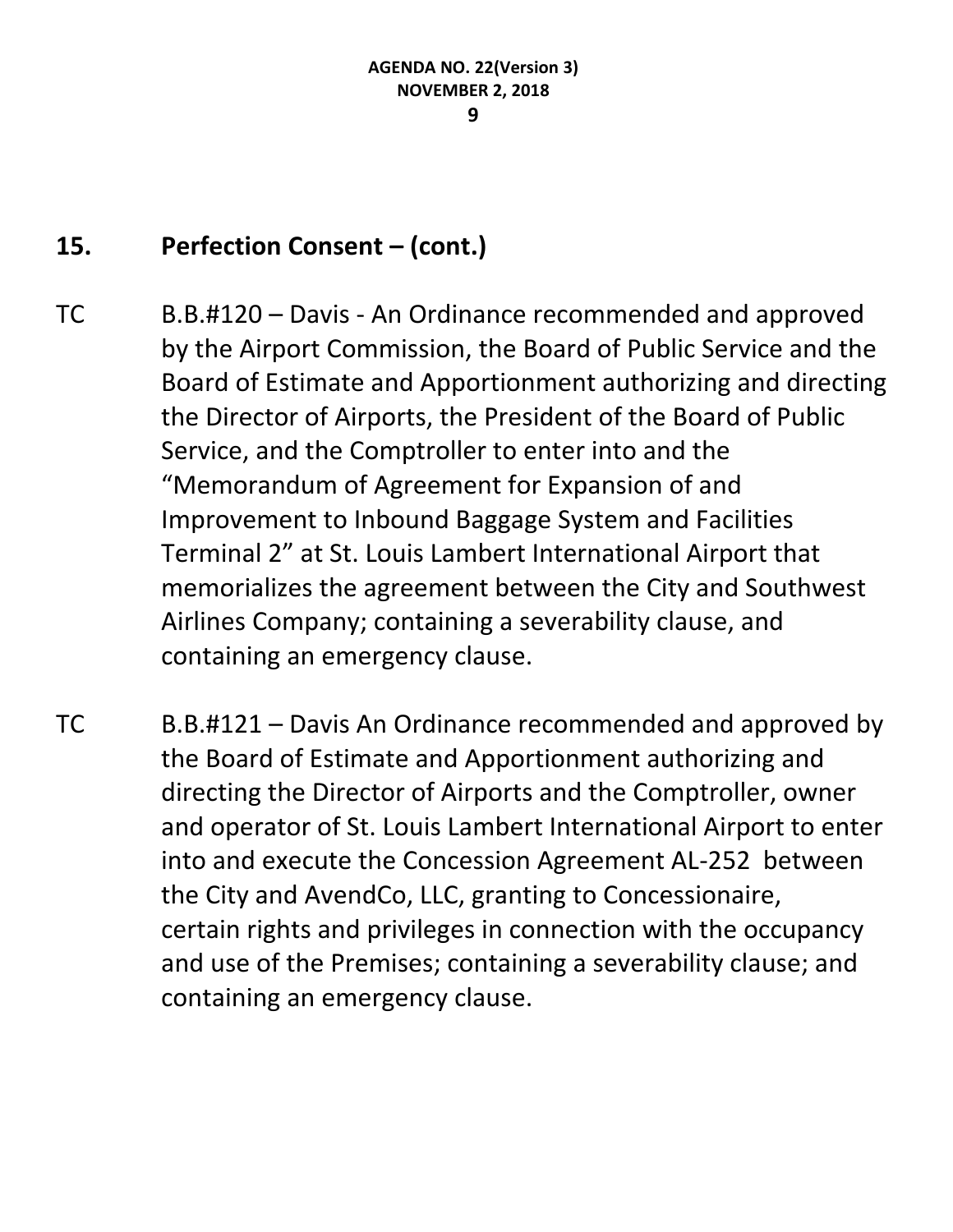### 15. **Perfection Consent – (cont.)**

- HUDZ B.B.#122 Roddy An ordinance recommended by the Board Of Estimate and Apportionment, authorizing the Mayor of the City, to submit a 2019 Annual Action Plan to the United States Department of Housing and Urban Development as required To apply for funding under the Federal Community Development Block Grant, HOME Investment Partnership, Emergency Solutions Grant and Housing Opportunities for Persons with AIDS Entitlement Programs.
- **16. Board Bills for Perfection** none

#### **17. Third Reading Consent Calendar**

HH B.B.#132 - Arnowitz/Guenther/Pres. Reed - An ordinance authorizing and directing the Director of the City Department of Health, Mayor of the City and their authorized grantee official, to enter into and execute a Cooperative Agreement Award with the U.S. Department of Justice, Office of Justice Programs, to fund the St. Louis Opioid and Homicide Prevention Command Center.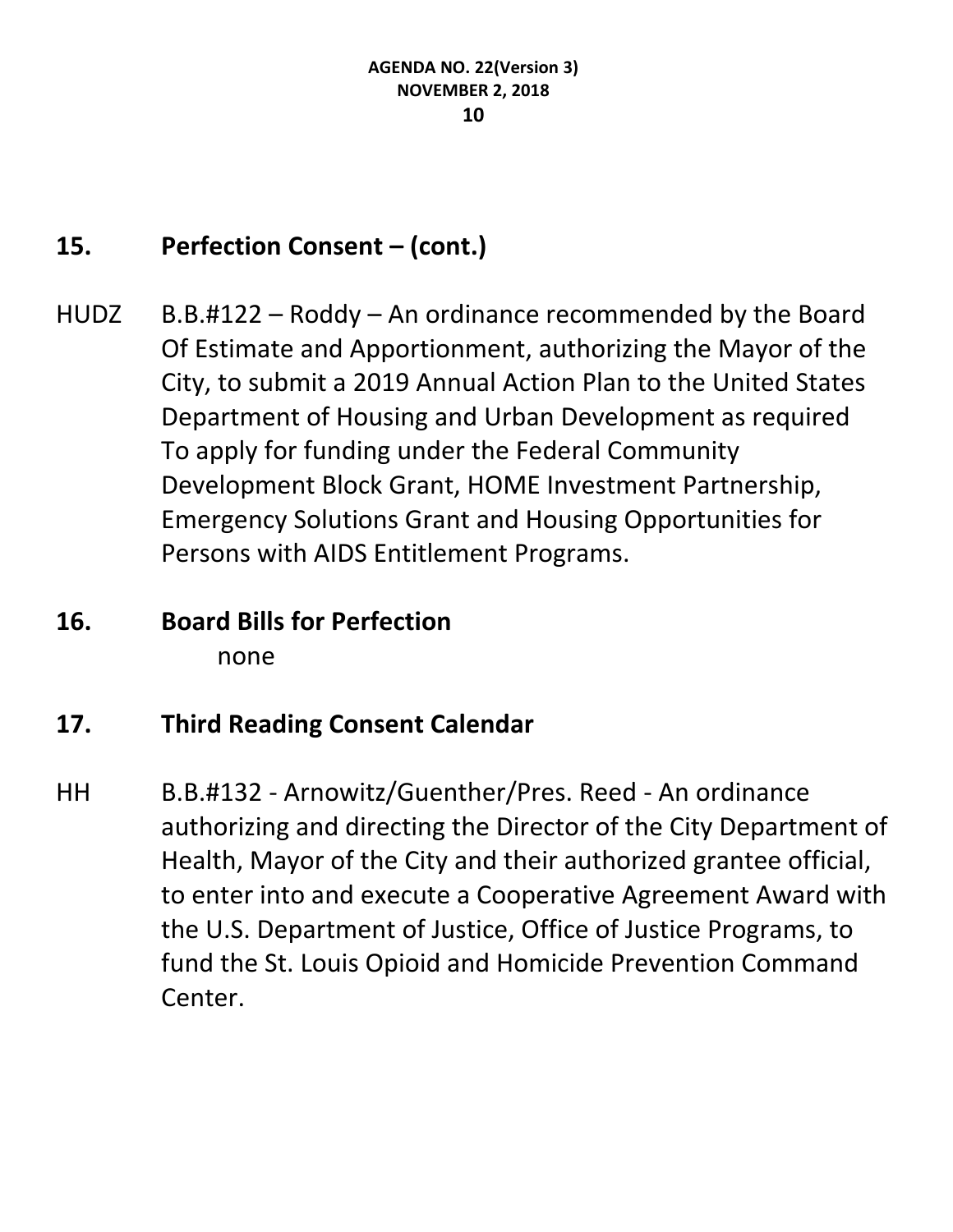#### **17. Third Reading Consent – (cont.)**

- WM  $B.B. #123CS Ingrassia An ordinance authorizing the sale of$ Certain real property owned by the City and located in City Blocks 2007 and 2008 and containing a severability clause. This ordinance, authorizing and directing the Mayor and Comptroller to execute upon receipt of and in consideration of the sum of Six Hundred Fifty Thousand Dollars, a Quit Claim Deed remise, release and forever quit claim unto 2200 Washington LLC, whose address is 1425 South 18th Street, St. Louis Mo. 63104, certain City-owned property located in City Blocks 2007 and 2008.
- WM B.B.#130AA– Vollmer An ordinance approving the petition to establish the LaCollina Community Improvement District, establishing the La Collina Community Improvement District.
- **18. Third Reading/Report of Engrossment and Final Passage** none
- **19. Report of the Enrollment Committee.**

B.B.#132 - #123CS - #130AA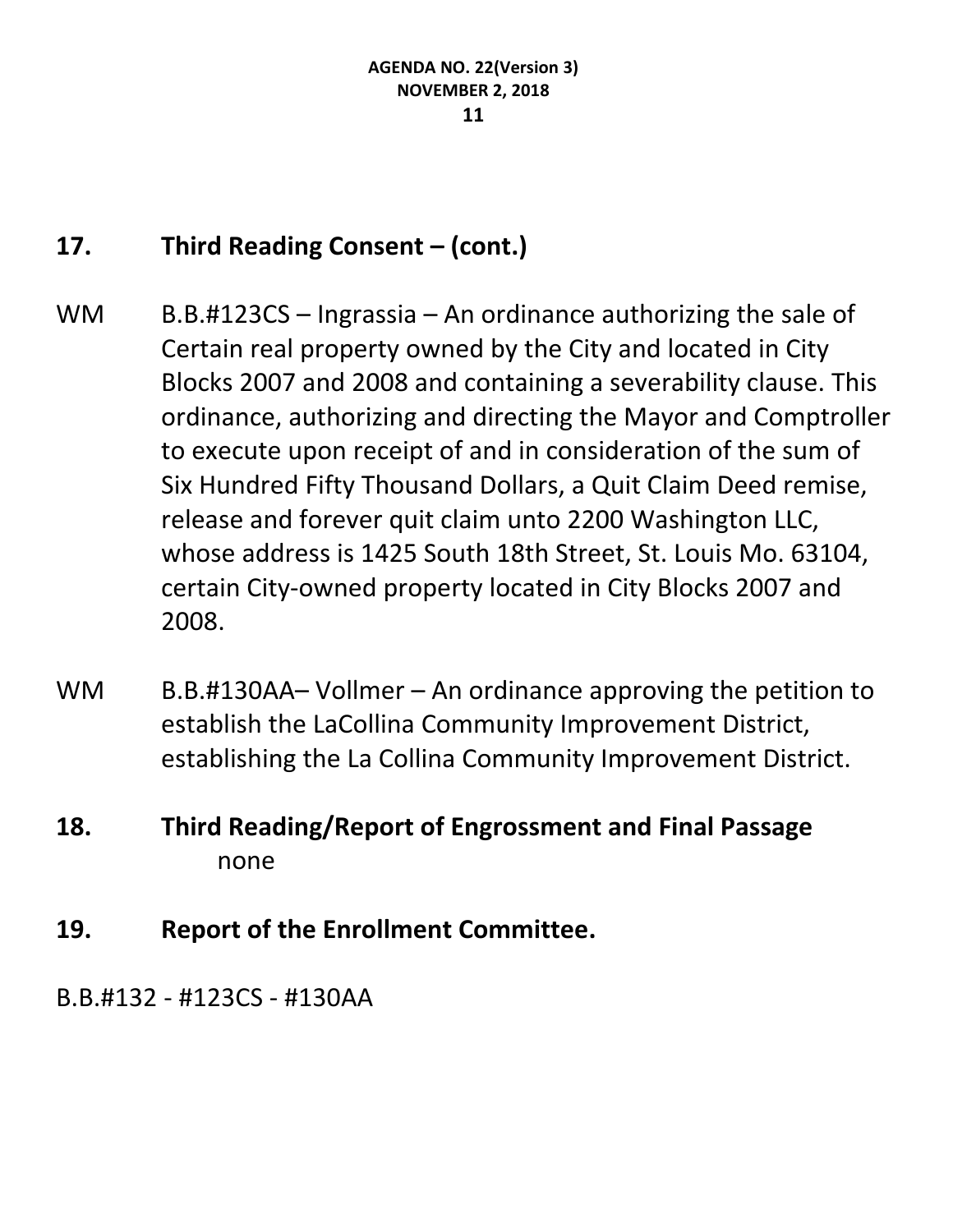#### **20. Courtesy Resolutions Consent Calendar**

- Res.#165 Rice The Board of Aldermen congratulates Anna Crosslin for her many years of service to the City.
- Res.#166 P. Boyd The Board of Aldermen congratulates Greater St. Paul Missionary Baptist Church 54<sup>th</sup> Anniversary.
- Res.#170 Howard The Board of Aldermen congratulates Marge Kirchhoefer on celebrating her 100<sup>th</sup> Birthday.
- Res.#171 Kennedy The Board of Aldermen congratulate Mr. Nelson Thomas on his achievements and many years of service.
- Res.#172 Muhammad The Board of Aldermen notes the passing of Arthur "Chink" Washington, Jr.
- Res.#173 P. Boyd The Board of Aldermen congratulates Mildred Lee Griffin on the celebration of her 75<sup>th</sup> Birthday.

#### **21. First Reading of Resolutions.**

- Res.#167 Navarro The Board of Aldermen approves the Westminster Lake Special Business District Budget for 2019.
- Res.#168 Navarro The Board of Aldermen approves the Cathedral Square Special Business District 2019 Budget.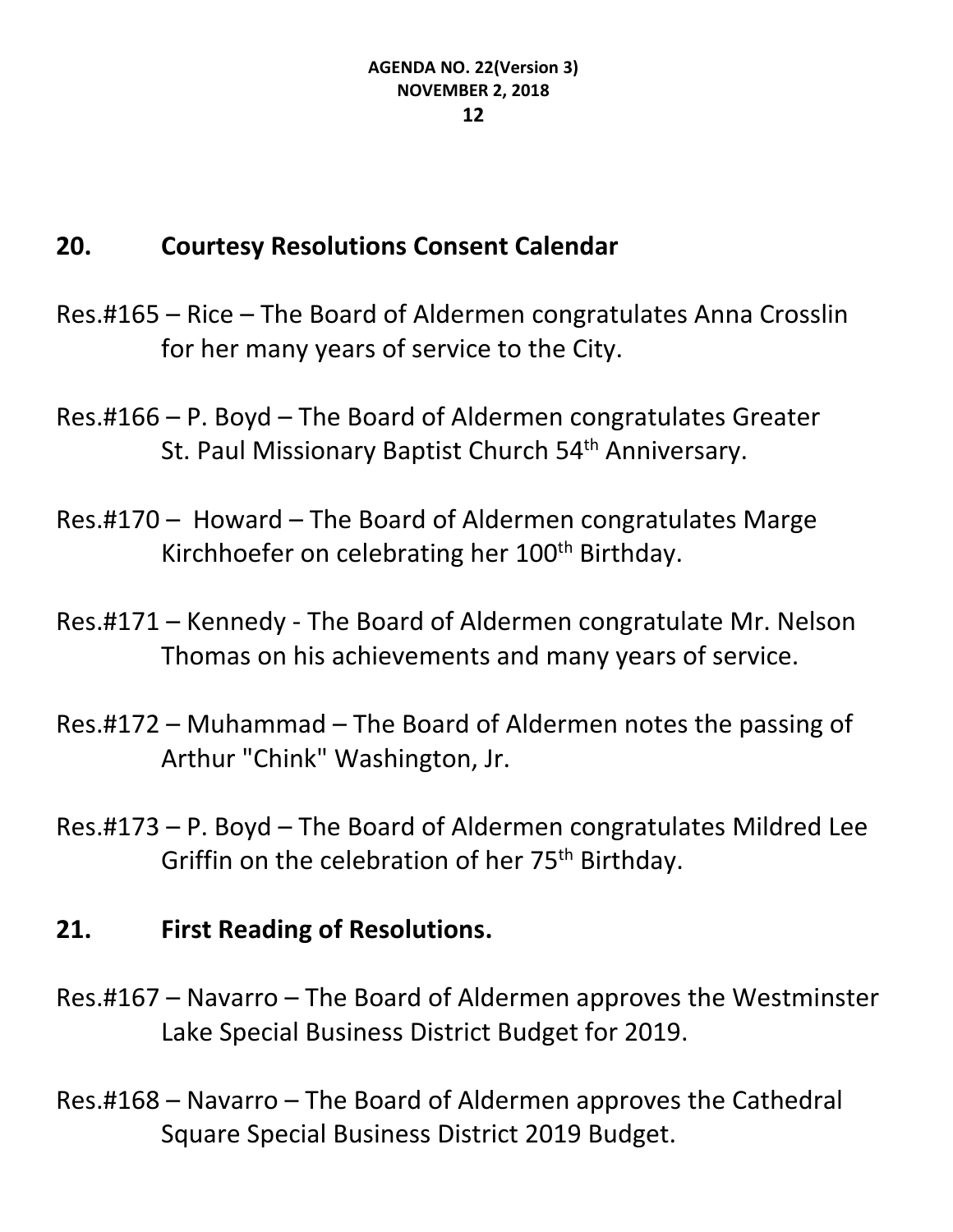#### **21. First Reading of Resolutions – (cont.)**

Res. 169 –Navarro – The Board of Aldermen approves the DeBaliviere Place Special Business District 2019.

#### **22. Second Reading Resolutions, Committee Reports & Adoptions.**

- PS The Mayor's nomination of Mr. Daniel W. Blocher to the Civilian Oversight Board was referred to the Public Safety Committee for consideration. Having considered the same the Committee has voted to recommend the approval of Mr. Blocher's nomination to the Civilian Oversight Board.
- **23. Miscellaneous and Unfinished Business.** none
- **24. Announcements**

**MONDAY, NOVEMBER 5, 2018**

**NO MEETINGS**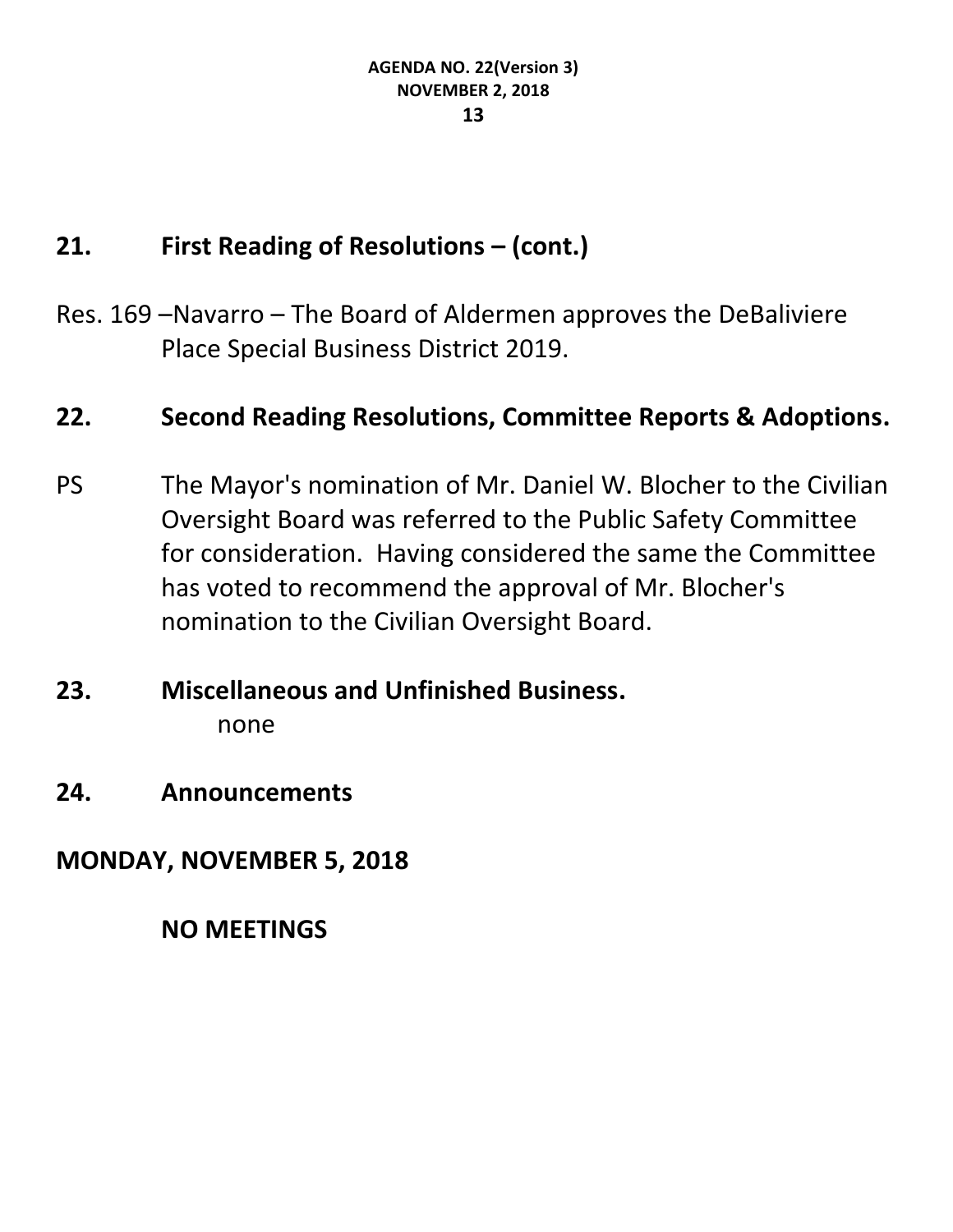#### **TUESDAY, NOVEMBER 6, 2018**

#### **STREETS, TRAFFIC & REFUSE MTG. – 9:00 A.M. LEISURE ROOM**

- B.B#150-Ingrassia An ordinance recommended by the Board of Public Service to conditionally vacate above surface, surface and subsurface rights for vehicle, equestrian and pedestrian travel in the north/south alley, the remaining portion of the east/west alley and the north/south alley in City Block 2273 as bounded by Union Pacific Railroad, 21st, Gratiot and 22nd, and a portion of Gratiot beginning east of 22nd and extending eastwardly to a portion of Gratiot previously vacated by Ordinance 65340.
- B.B.#152-Davis Pursuant to Ordinance 68937, an ordinance authorizing the honorary street name Rev. Dr. W.H. Goatley Jr., which shall begin at the intersection of North Leffingwell and Franklin and run west on Franklin to the intersection of T.E. Huntley and Franklin.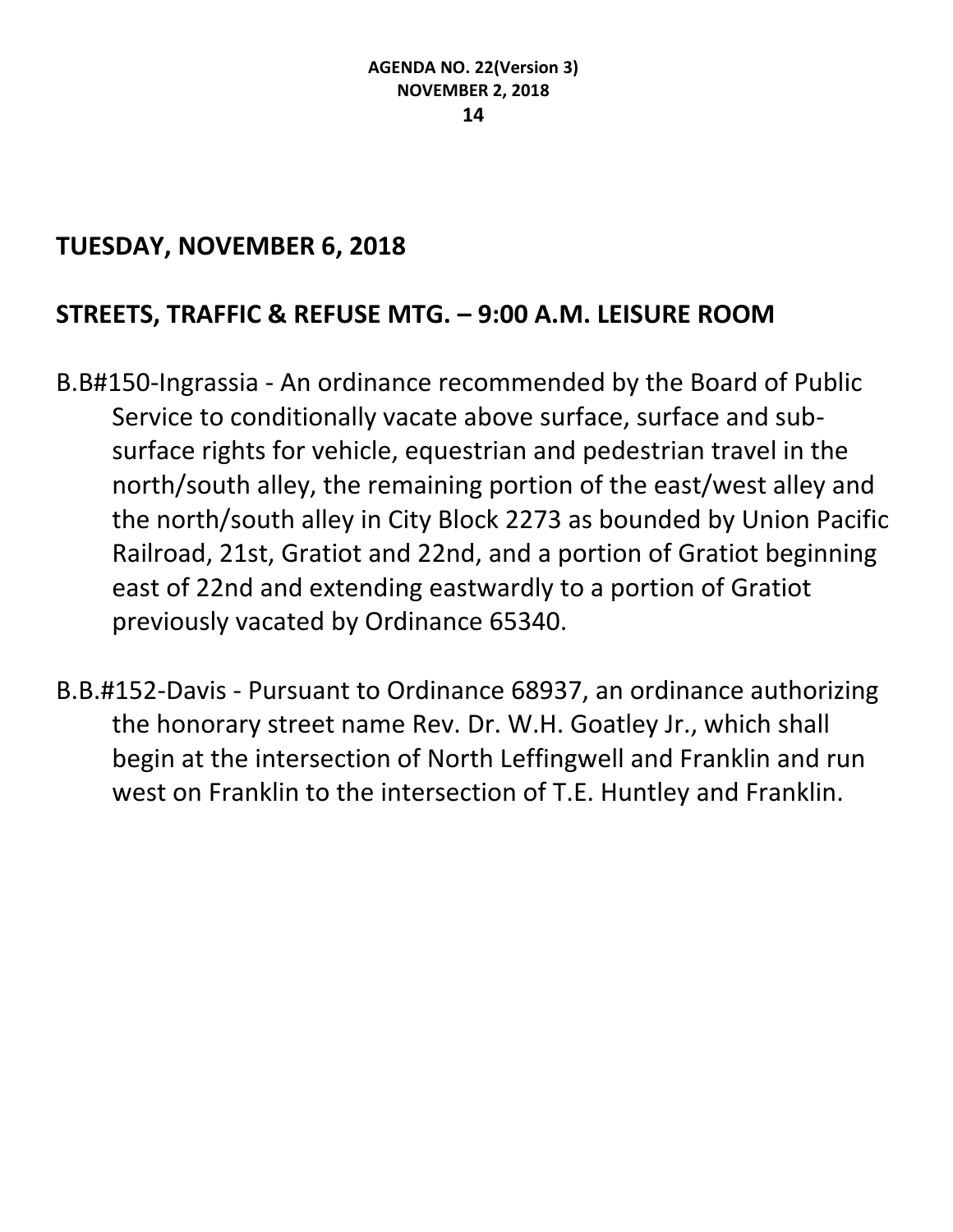#### **WEDNESDAY, NOVEMBER 7, 2018**

#### **WAYS & MEANS MEETING – 9:00 A.M. – KENNEDY ROOM**

B.B.#99 – Ogilvie - An Ordinance recommended by the Board of Public Service authorizing the Mayor and Comptroller to execute an Easement Agreement, which shall give, grant, extend and confer in perpetuity on the City, its Agents, Successors and Assigns, the right to install, construct, maintain, repair, and upgrade a water Main for the purpose of delivering water; approving an Easement Agreement for a perpetual easement; authorizing certain actions by City officials, and containing a severability clause.

#### **THURSDAY, NOVEMBER 8, 2018**

#### **NO MEETINGS**

#### **FRIDAY, NOVEMBER 9, 2018**

#### **FULL BOARD MEETING – 10:00 A.M. – CHAMBERS**

- **25. Excused Aldermen**
- **26. Adjournment**